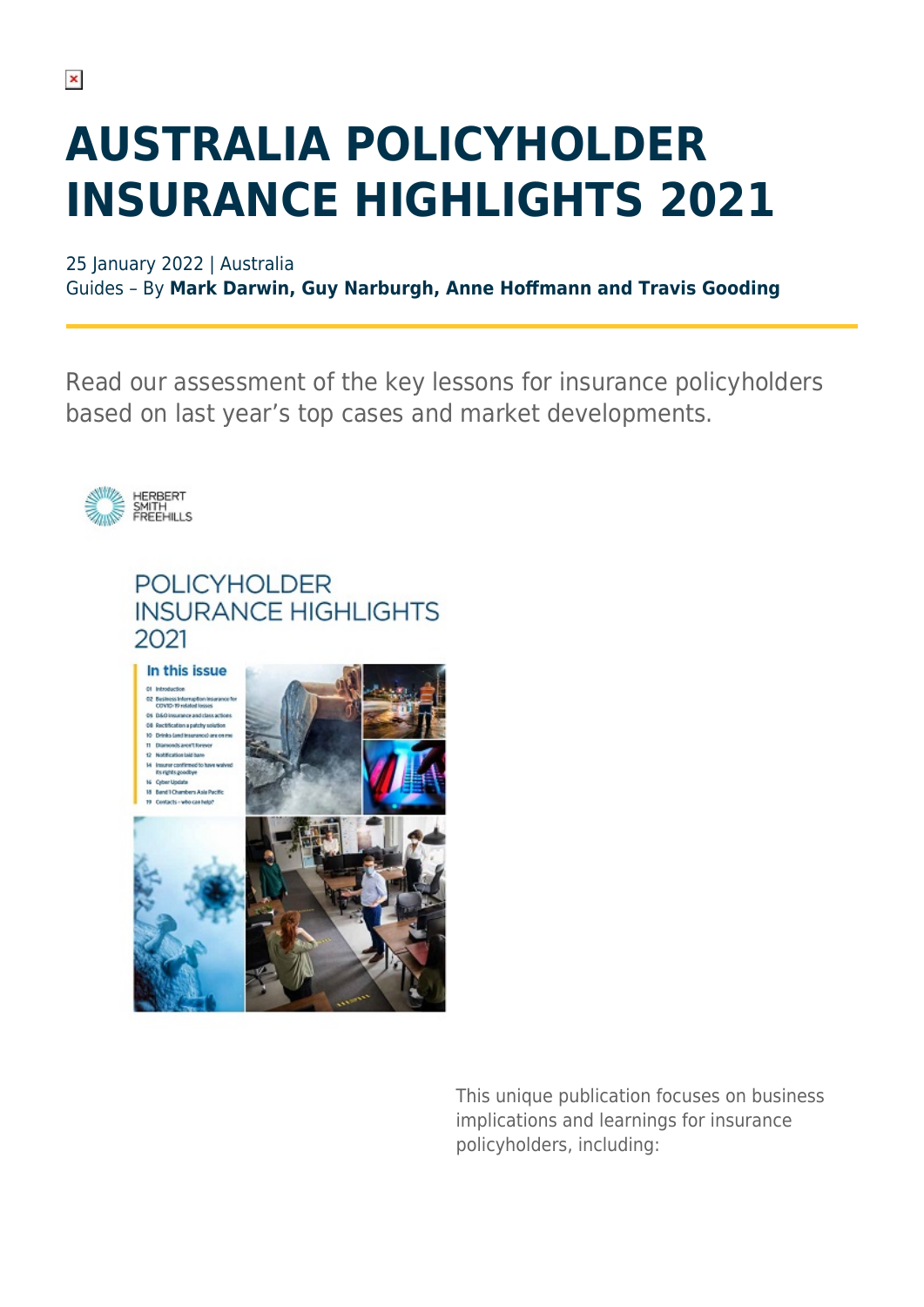- **COVID-19 has meant insurance has been front page news and top of mind for corporate Australia**: interruption to Australian (and global) businesses as a result of COVID-19 has been widespread. Because COVID-19 is not a typical 'physical damage' trigger for business interruption policies, there has been a significant focus on the response of various 'non-damage' extensions for disease, prevention of access and actions by authorities as policyholders search for insurance to cover the financial impact of the pandemic.
- **Continuing pressure on the Directors' & Officers' insurance market:** policyholders have continued to experience a hardening of the D&O insurance market, which has primarily been driven by historical and ongoing class action and regulator activity, as well as the inadequacy of past premiums to meet those liabilities.
- **Delays and disputes continue to affect major insurance claims:** with pressure from COVID-19 and catastrophe losses and lower investment returns in a low interest environment, insurers' profit margins come under increased pressure. Consistent with the trends we have observed in recent years, coverage disputes for major claims are on the rise.

[Click here to download](https://sites-herbertsmithfreehills.vuturevx.com/20/27465/landing-pages/policyholder-insurance-highlights-2021.pdf)